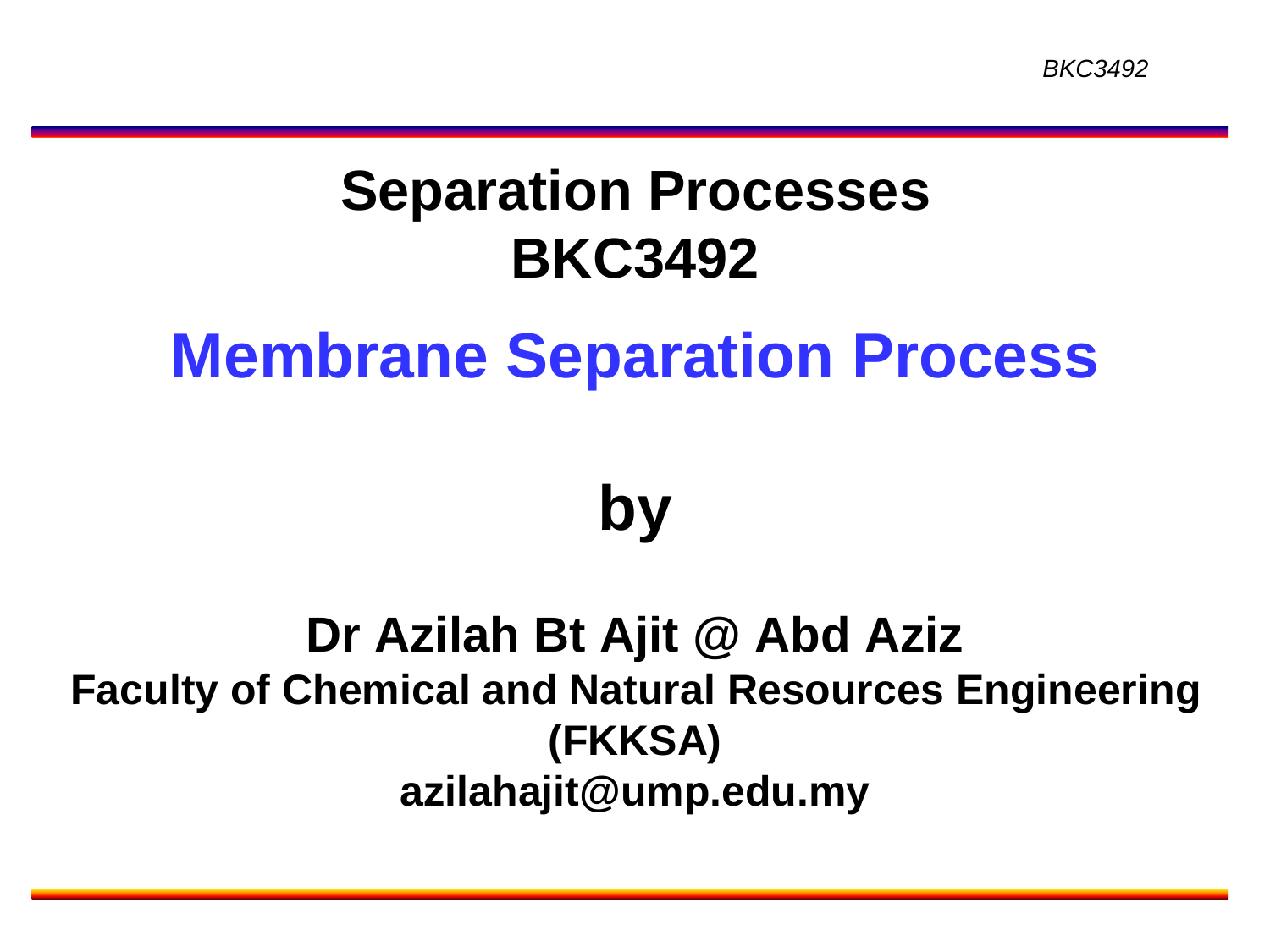#### **Objective**

At the end of this chapter student must be able to;

- Classify a type and membrane characteristic
- Calculate the membrane diffusion
- Estimate liquid film resistances
- Calculate the flux dialysis process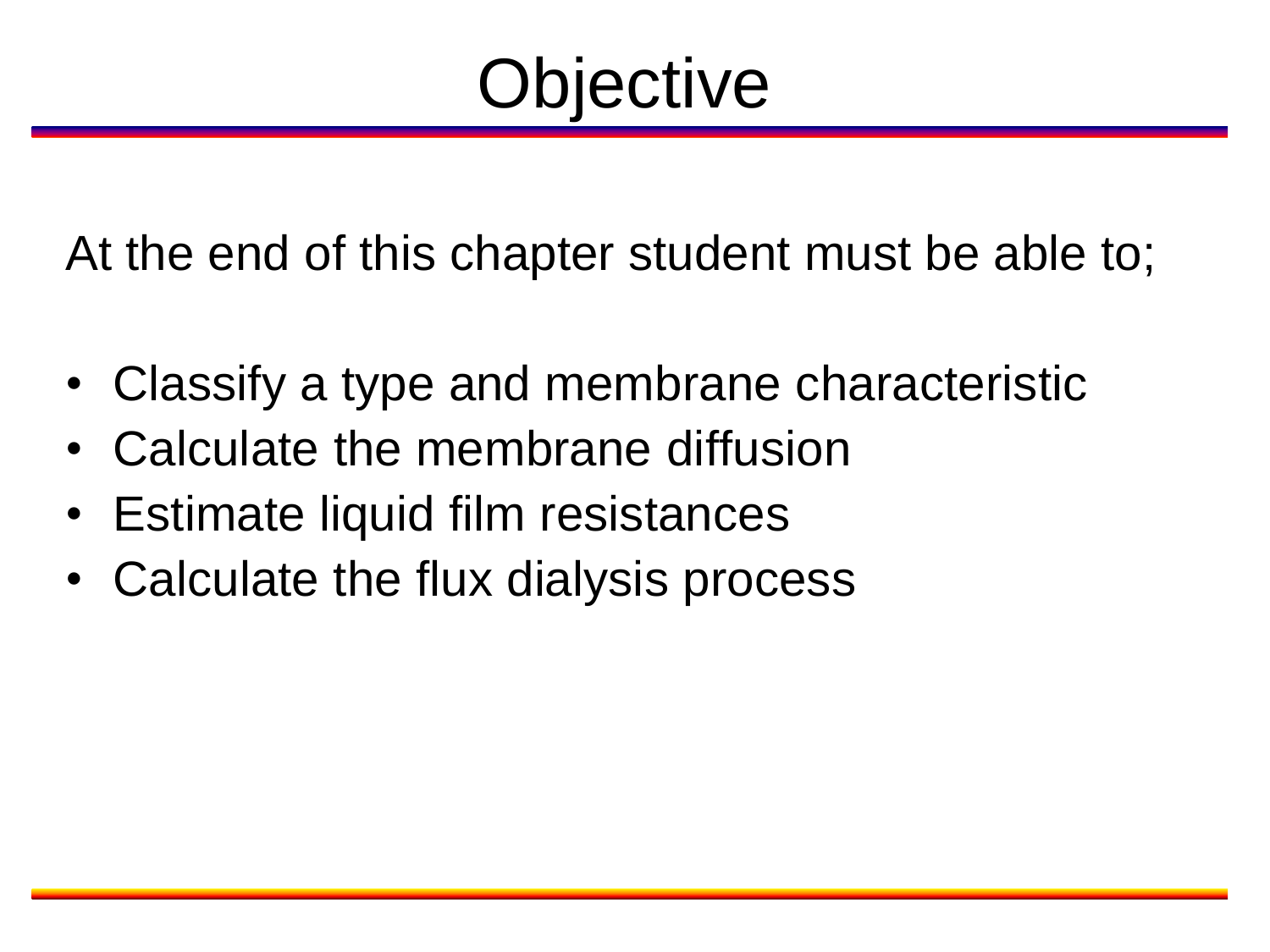#### Membrane Processes

- A membrane is a **selective/semipermeable barrier** to permits the separation of gaseous or liquid streams.
- The mechanics involved are **sieving** and **sorption diffusion**.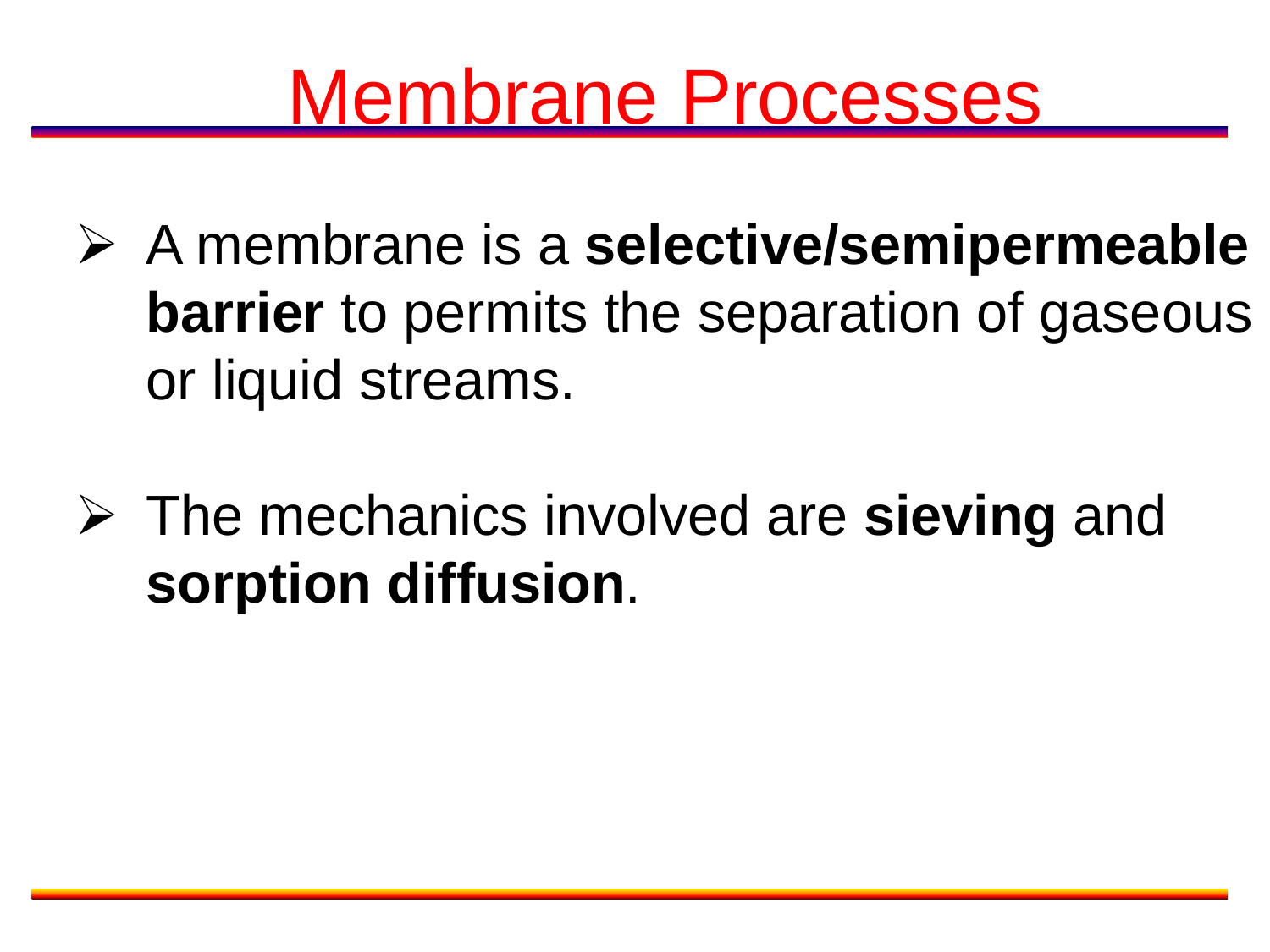#### Membrane processes

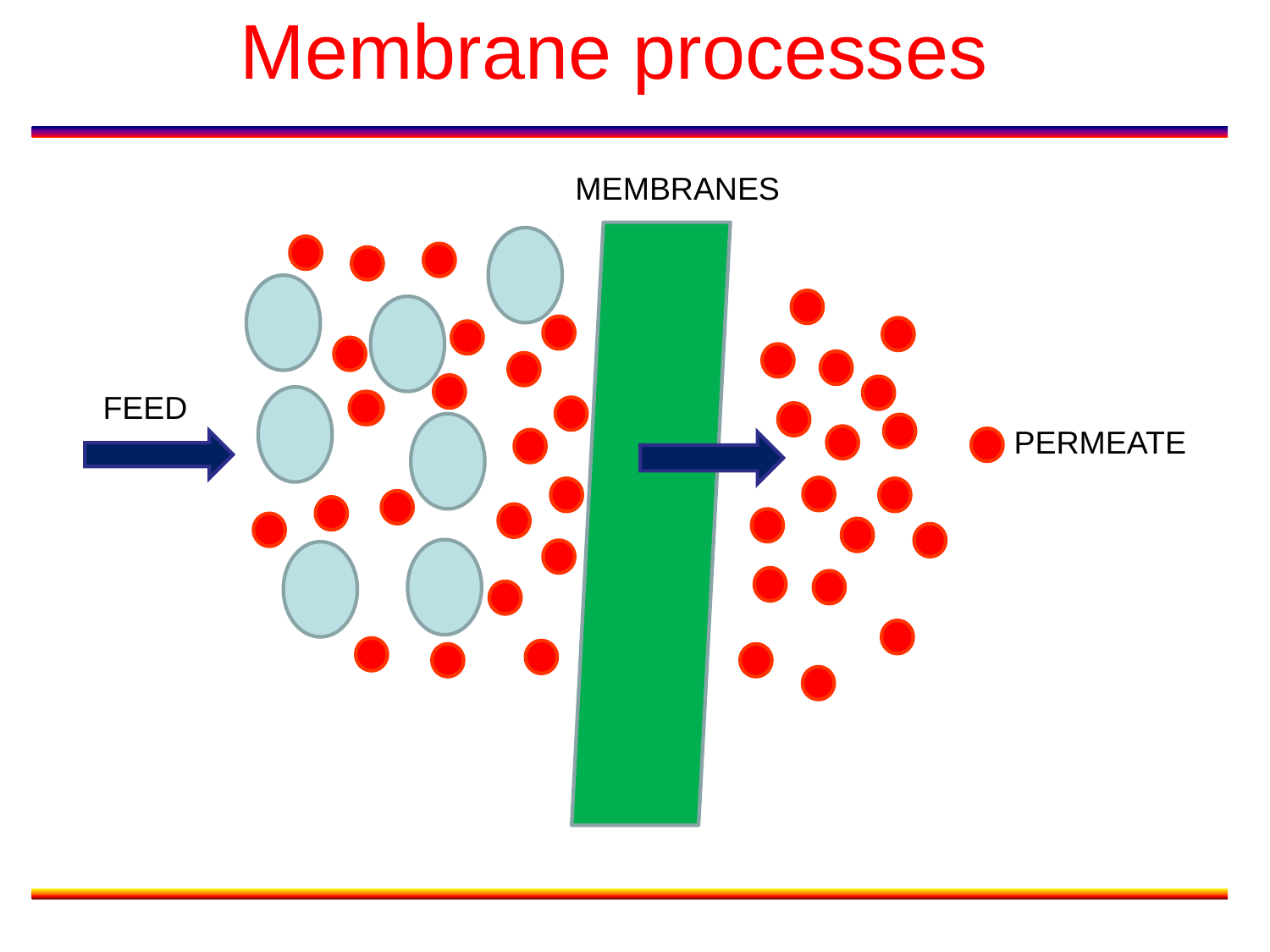### Type of membranes

- Membranes can separate a wide range of particles size and molecular weight
- FOUR common types of membrane
	- Microfiltration
	- Ultrafiltration
	- Nanofiltration
	- $\sqrt{\text{Reverse osmosis}}$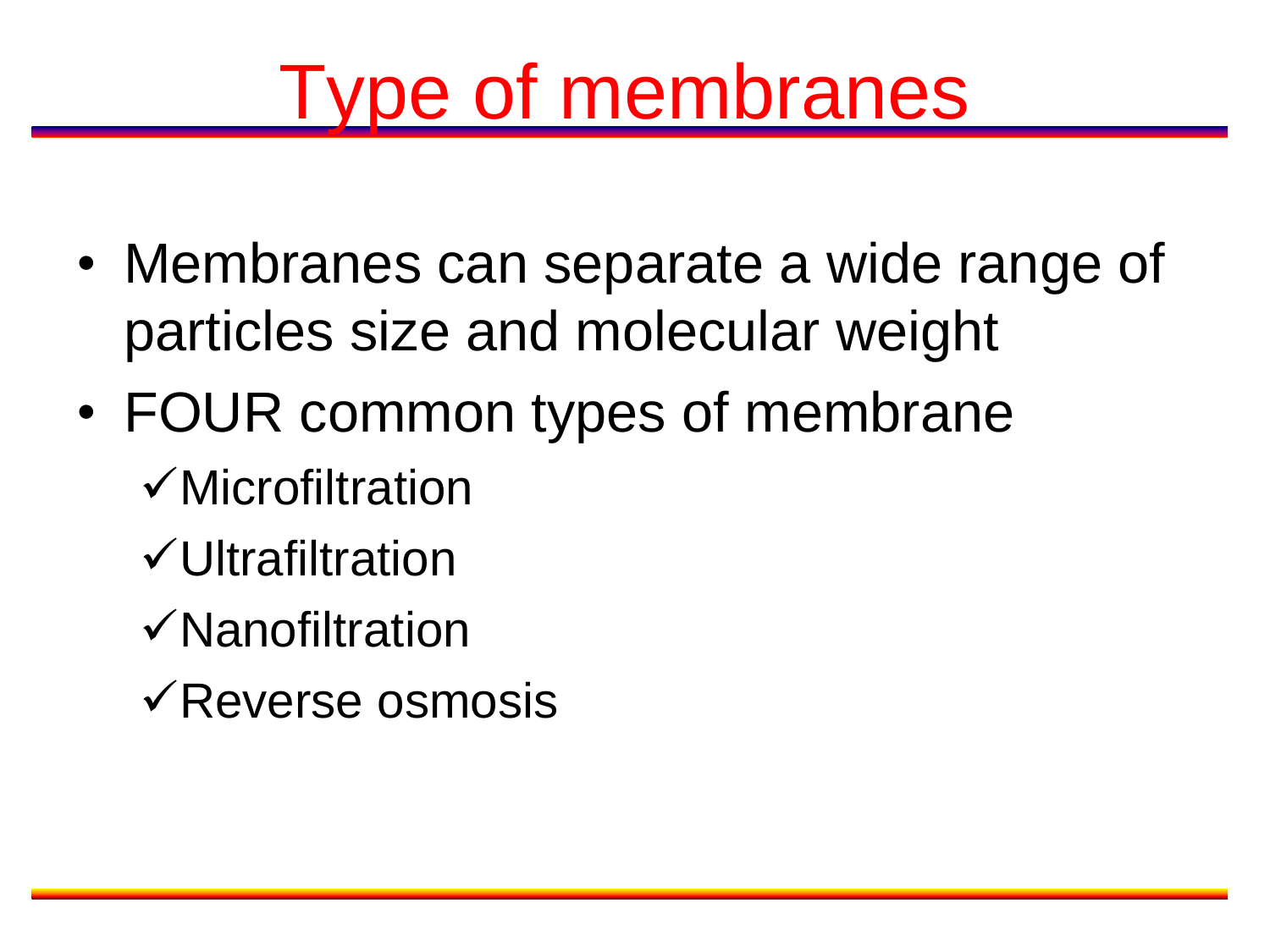#### Type of membranes

| <b>Membra</b><br><b>nes</b><br><b>Type</b> | <b>Pore</b><br><b>sizes</b><br>$(\mu m)$ | <b>Water</b> | <b>Mono</b><br><b>Valent</b><br>ions | <b>Multi</b><br><b>Valents</b><br>ions | <b>Viruses</b> | bacteria | <b>Suspende</b><br>d<br><b>Solids</b> |
|--------------------------------------------|------------------------------------------|--------------|--------------------------------------|----------------------------------------|----------------|----------|---------------------------------------|
| Microfiltrati<br>on (MF)                   | $1.0 - 0.01$                             | $\sqrt{ }$   | $\sqrt{ }$                           | $\sqrt{ }$                             | $\sqrt{ }$     | X        | X                                     |
| <b>Ultrafiltratio</b><br>n(UF)             | $0.01 -$<br>0.001                        | $\sqrt{ }$   | $\sqrt{ }$                           | $\sqrt{ }$                             | X              | X        | X                                     |
| Nanofiltrati<br>on $(NF)$                  | $0.001 -$<br>0.0001                      | $\sqrt{ }$   | $\sqrt{ }$                           | X                                      | X              | X        | X                                     |
| Reverse<br>Osmosis<br>(RO)                 | < 0.0001                                 | $\sqrt{ }$   | X                                    | X                                      | X              | X        | X                                     |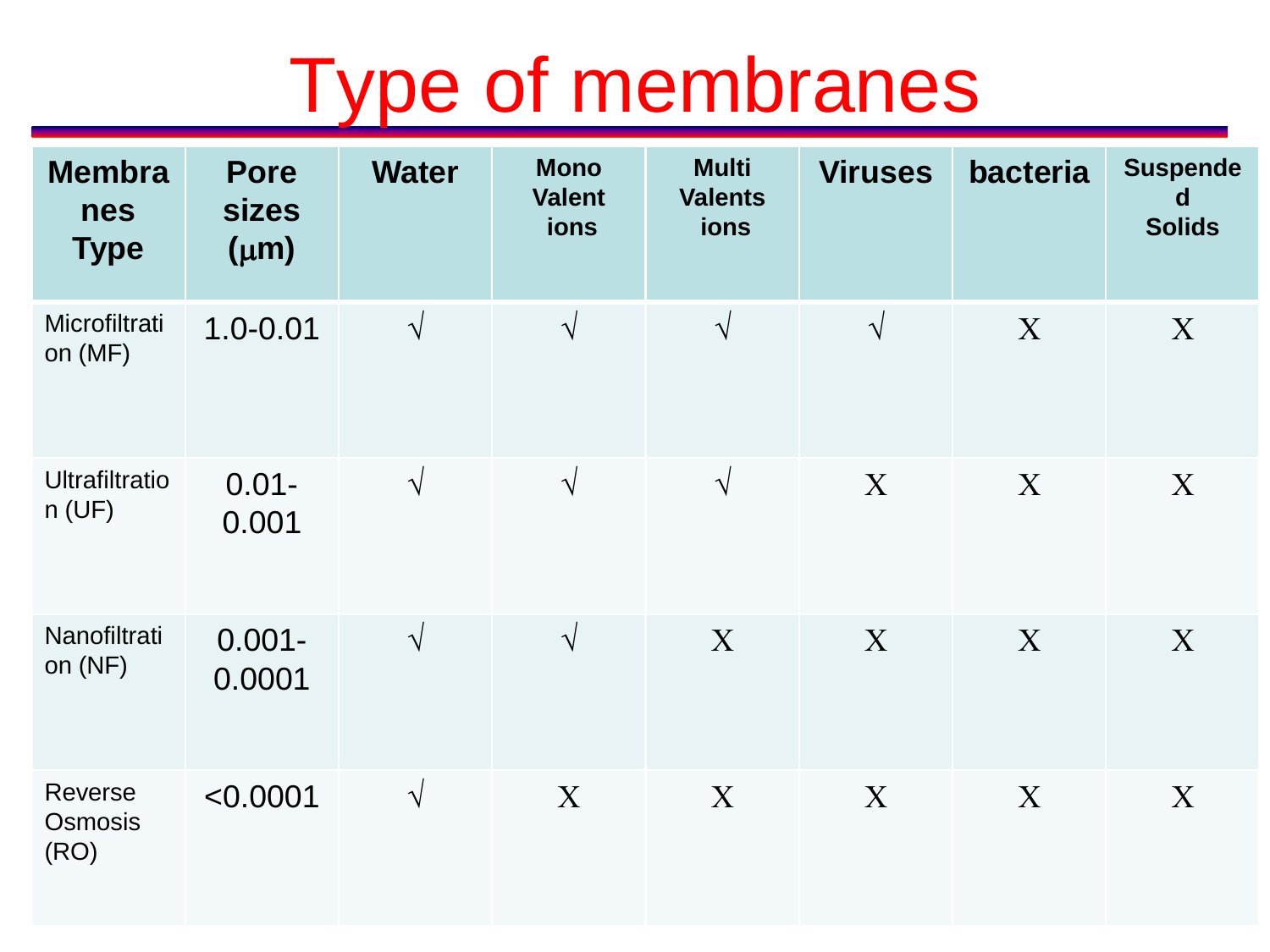# Industrial application of membrane

| <b>Type of membrane</b> | <b>Applications</b>                                                                                                                                                                                       |
|-------------------------|-----------------------------------------------------------------------------------------------------------------------------------------------------------------------------------------------------------|
| <b>Reverse Osmosis</b>  | Desalinization of brackish water<br>Treatment of water and wastewater<br>Concentration of foodstuffs<br>Removal of alcohol from beer and wine                                                             |
| <b>Dialysis</b>         | Separation of nickel sulphate from sulphuric acid<br>Hemodialysis (removal of waste metabolism)                                                                                                           |
| Microfiltration         | Sterilization of drugs<br>Clarification and biological stabilization of<br>beverages<br><b>Purification of antibiotics</b>                                                                                |
| ultrafiltration         | Preconcentration of milk before making cheese<br>Clarification of fruit juice<br>Recovery of vaccines and antibiotics from<br>fermentation<br>Colour removal from Kraft black liquor from paper<br>making |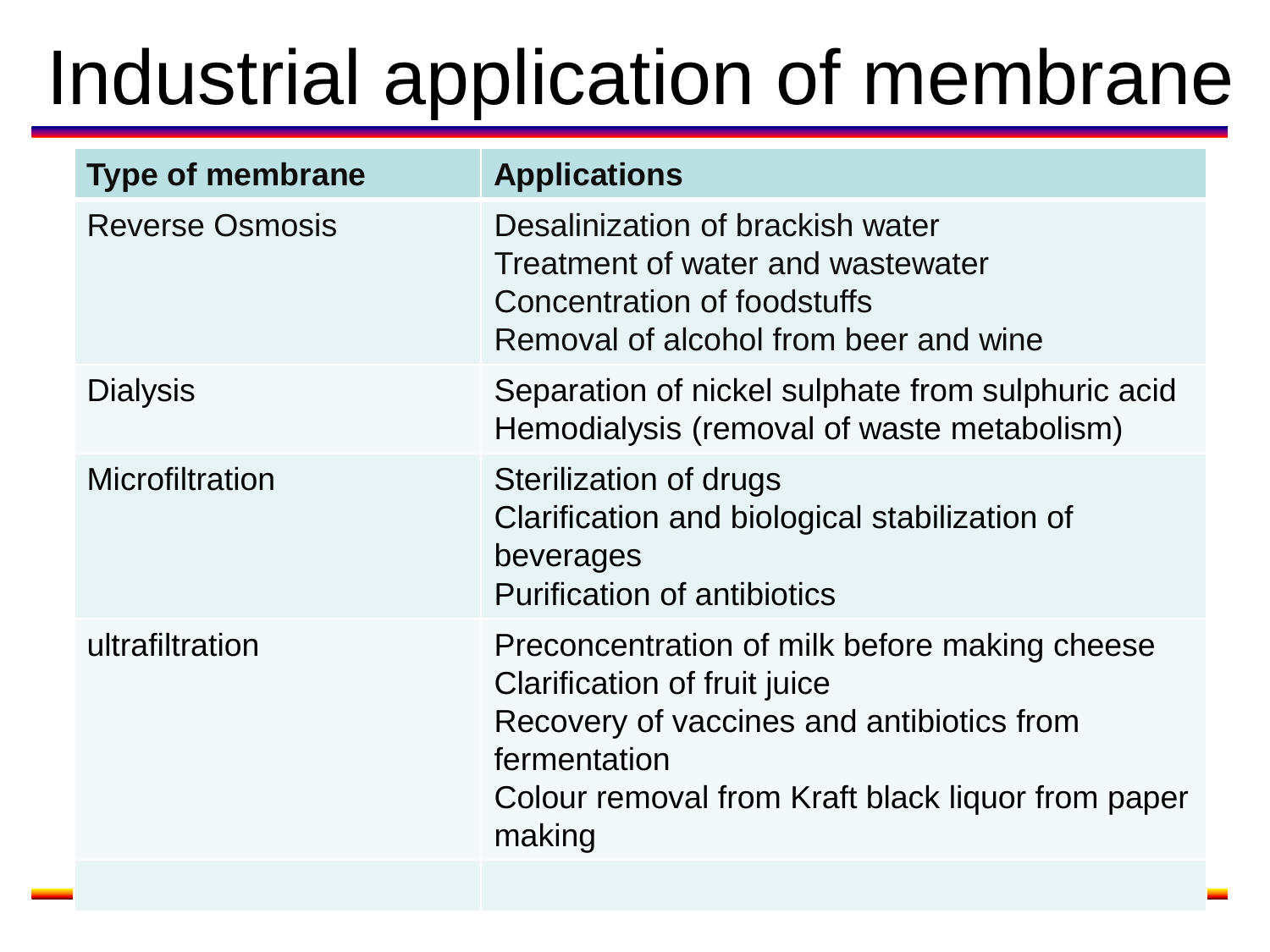## Industrial application of membrane

| <b>Type of membrane</b> | <b>Applications</b>                                                                                                                                                   |
|-------------------------|-----------------------------------------------------------------------------------------------------------------------------------------------------------------------|
| Pervaporation           | Dehydration of ethanol-water azeotrope<br>Removal of water from organic solvents<br>Removal of organics from water                                                    |
| <b>Gas permeation</b>   | Separation of CO2 and H2 from methane and other<br>hydrocarbon<br>Adjustment of H2/CO ratio in synthesis gas<br>Recovery of helium<br>Recovery of methane from biogas |
| Liquid membranes        | Recovery of zinc from wastewater in viscose fiber<br>industry<br>Recovery of nickel from electroplating solutions                                                     |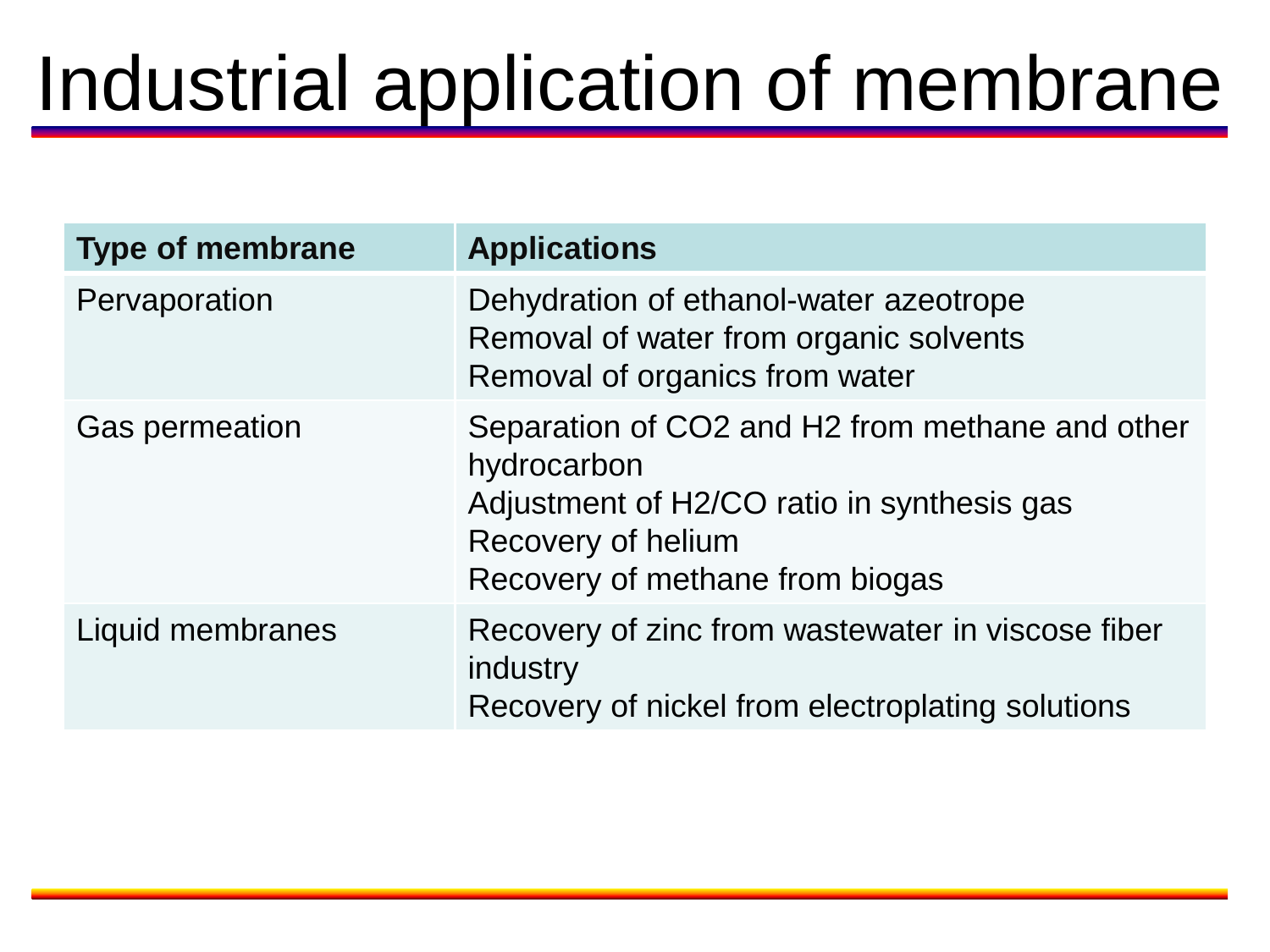## Industrial Example



- Production of benzene from toluene
- Benzene, xylenes (BTX), and ethylbenzene are the aromatic hydrocarbons with a widespread use as petrochemicals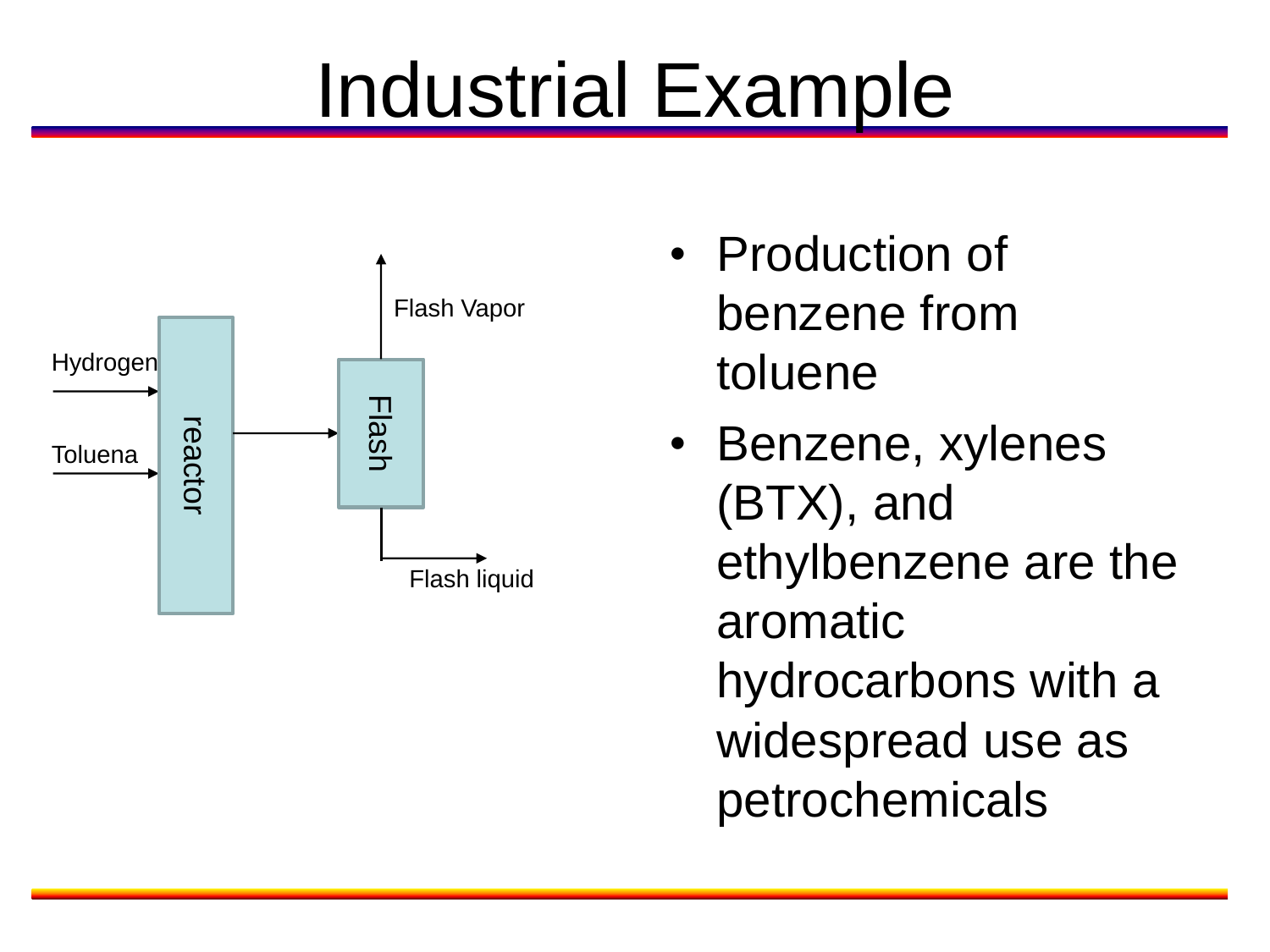#### Production of benzene

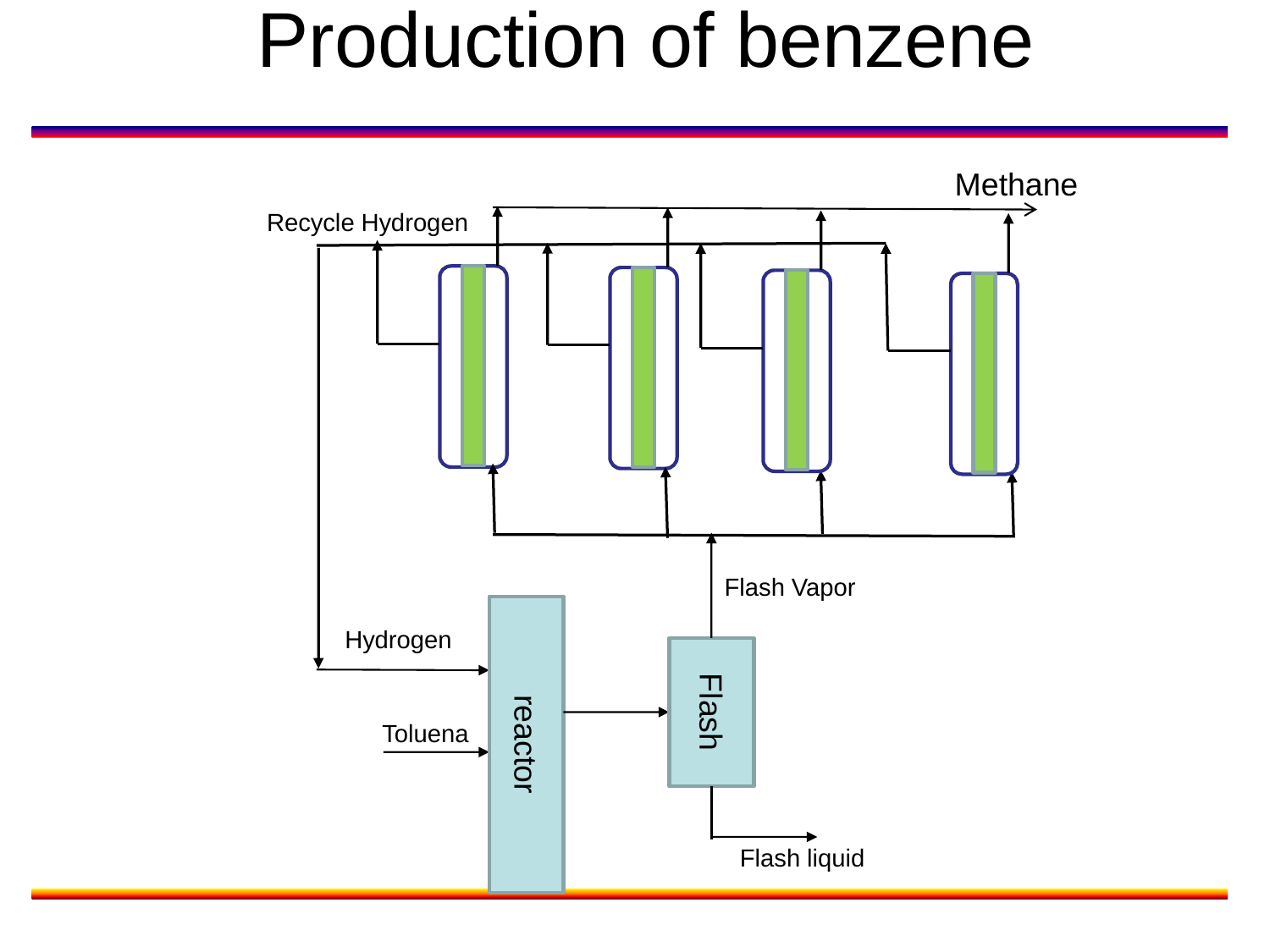The key properties determining membrane performance are:

- $\checkmark$  High selectivity,
- $\checkmark$ High permeability/fluxes,

Good mechanical, chemical and thermal stability under operating conditions,

- $\checkmark$  Low fouling tendencies,
- $\checkmark$  Good compatibility with the operating environment,
- Cost effective,
- Defect-free production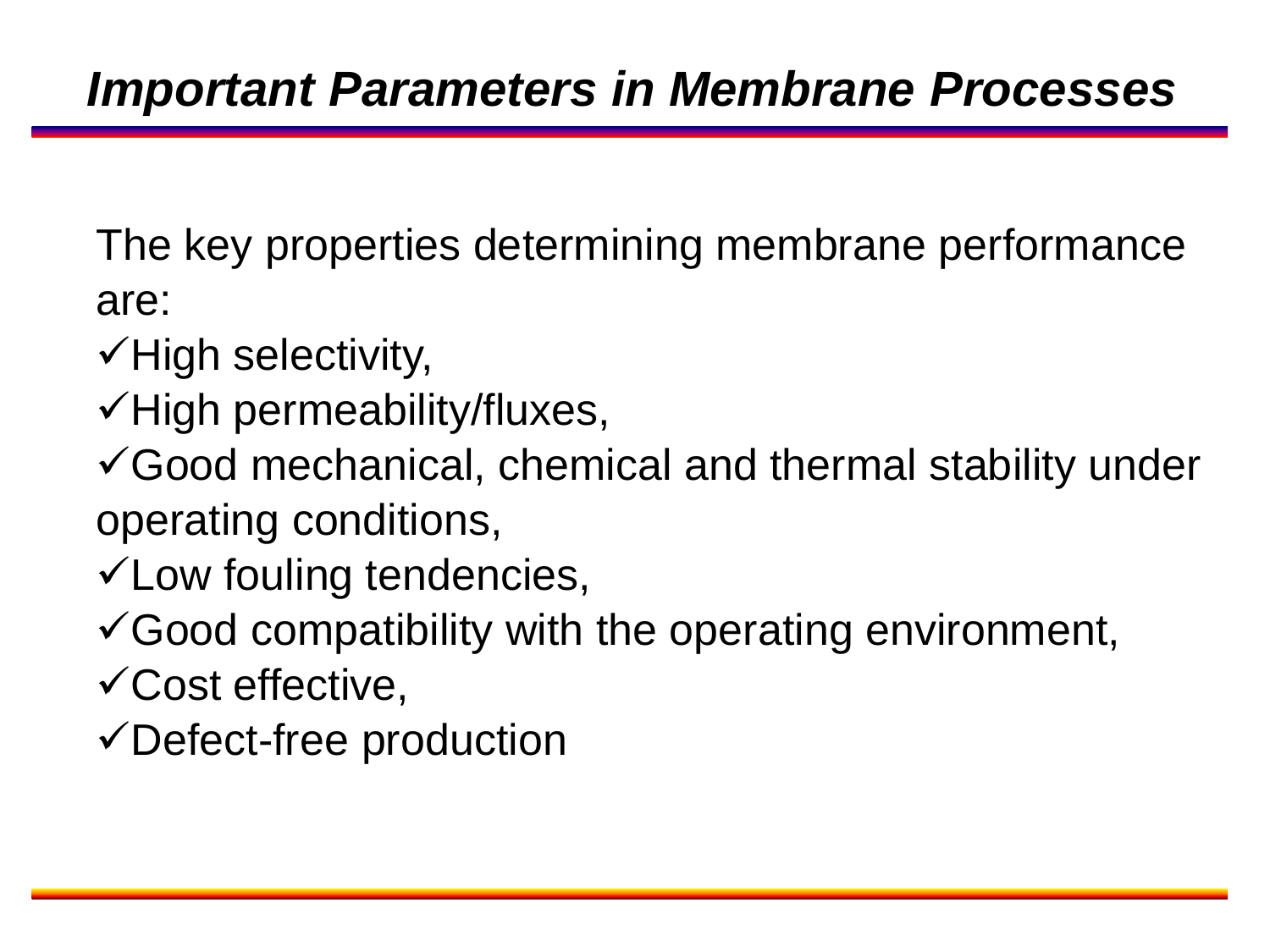## Liquid permeation membranes



• The equilibrium distribution  $\int_{c2i}$   $\kappa c^2$  coefficient

$$
K' = \frac{c_s}{c_L} = \frac{c_{1iS}}{c_{1i}} = \frac{c_{2iS}}{c_{2i}}
$$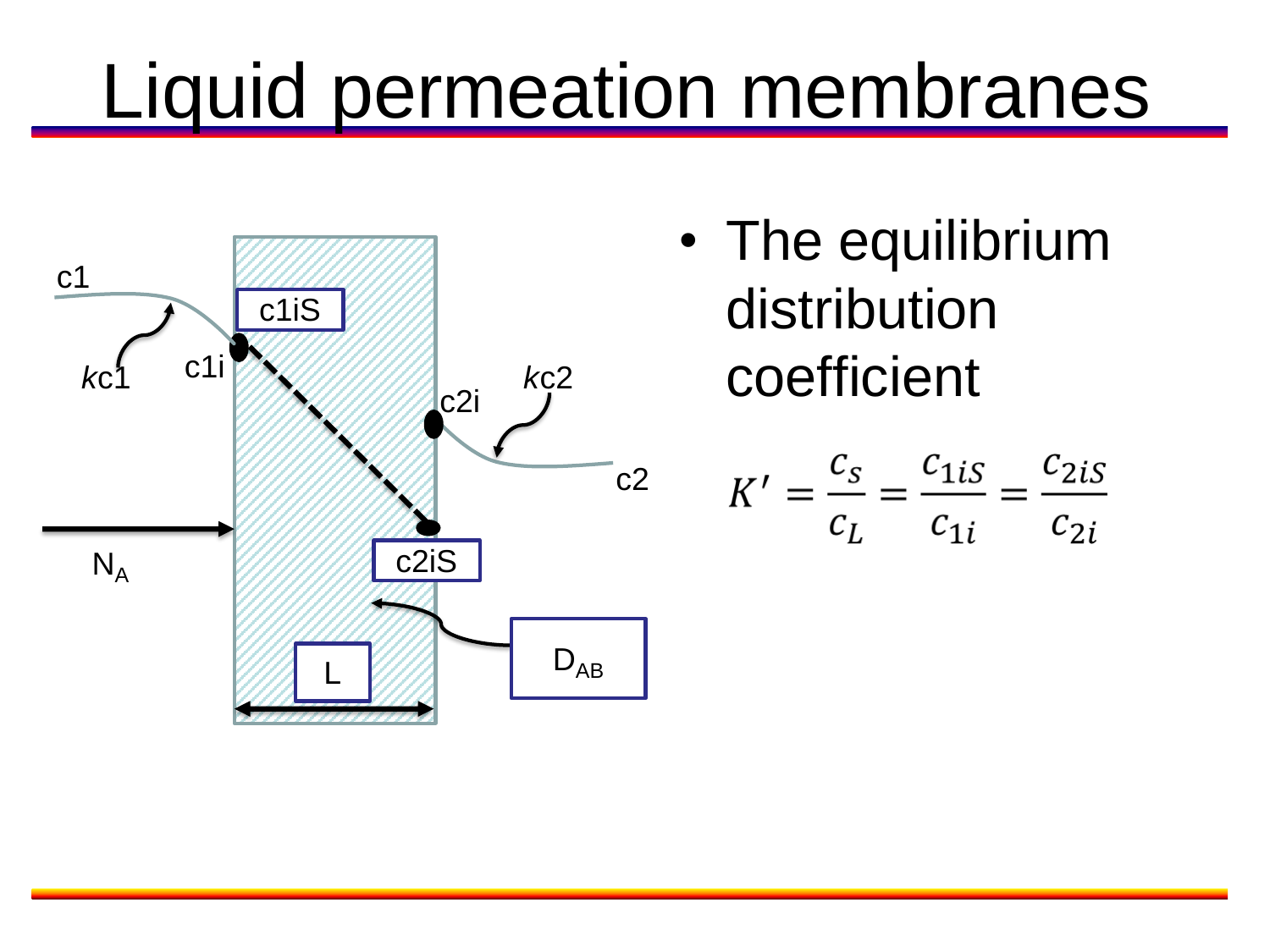# Liquid permeation membranes

• At steady state, the flux equations at each phase are all equal to each other

$$
N_A = k_{c1}(c_1 - c_{1i}) = \frac{D_{AB}}{L}(c_{1iS} - c_{2iS}) = k_{c2}(c_{2i} - c_2)
$$

• Subs 
$$
c_{1is} = K' c_{1i}
$$
 and  $c_{2is} = K' c_{2i}$   
\n
$$
N_A = k_{c1}(c_1 - c_{1i}) = \frac{D_{AB} K'}{L} (c_{1i} - c_{2i}) = p_M(c_{1i} - c_{2i}) = k_{c2}(c_{2i} - c_{2i})
$$

$$
p_M = \frac{D_{AB}K'}{L}
$$

- $p_M$  = the permeance in the solid (m/s)
- $L =$  thickness (m)
- $D_{AB}$  = the diffusivity of A in the solid (m<sup>2</sup>/s)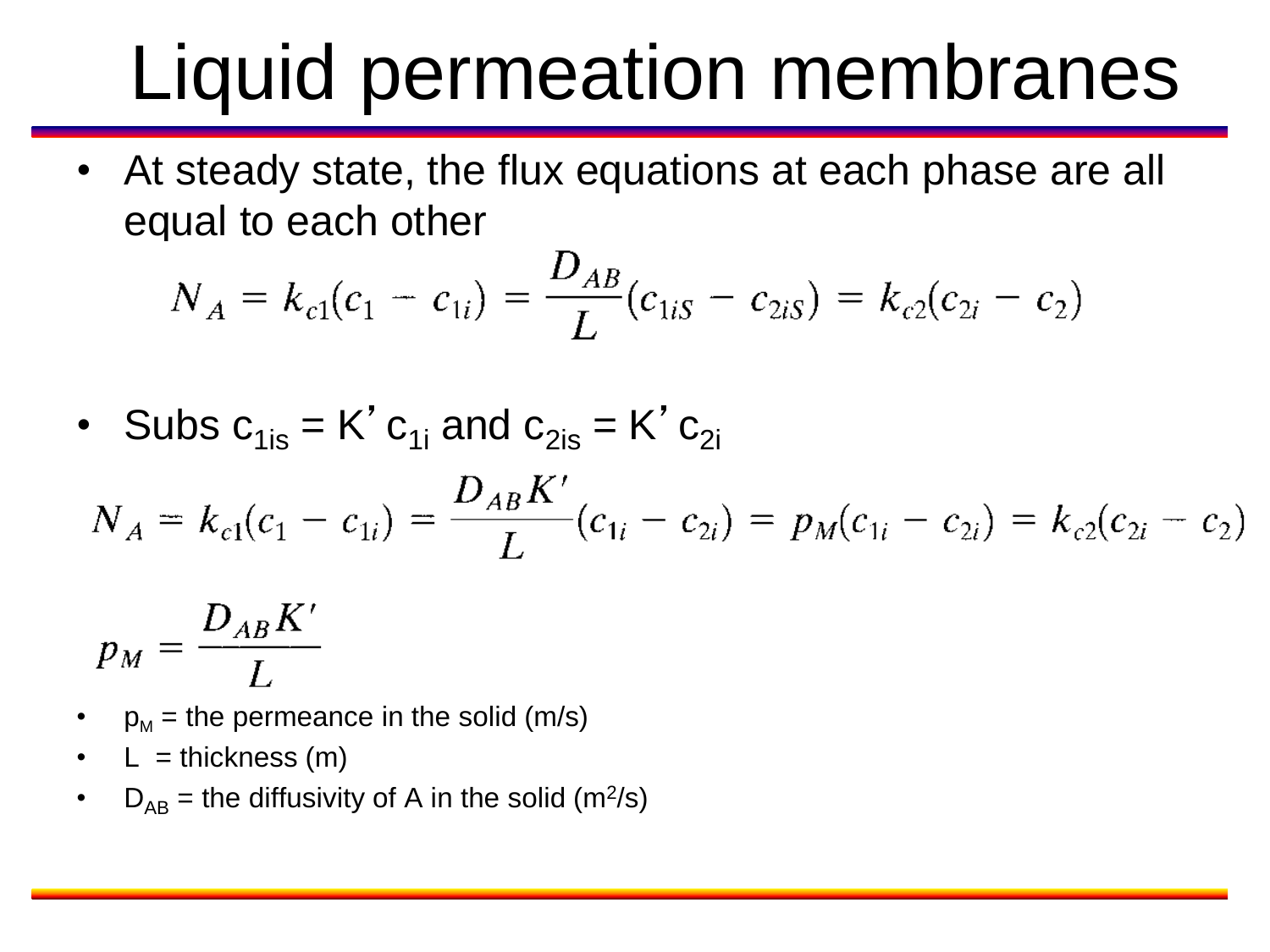### Liquid permeation membranes

• Final flux equations after solving each part of concentration difference

$$
N_A = \frac{c_1 - c_2}{1/k_{c1} + 1/p_M + 1/k_{c2}}
$$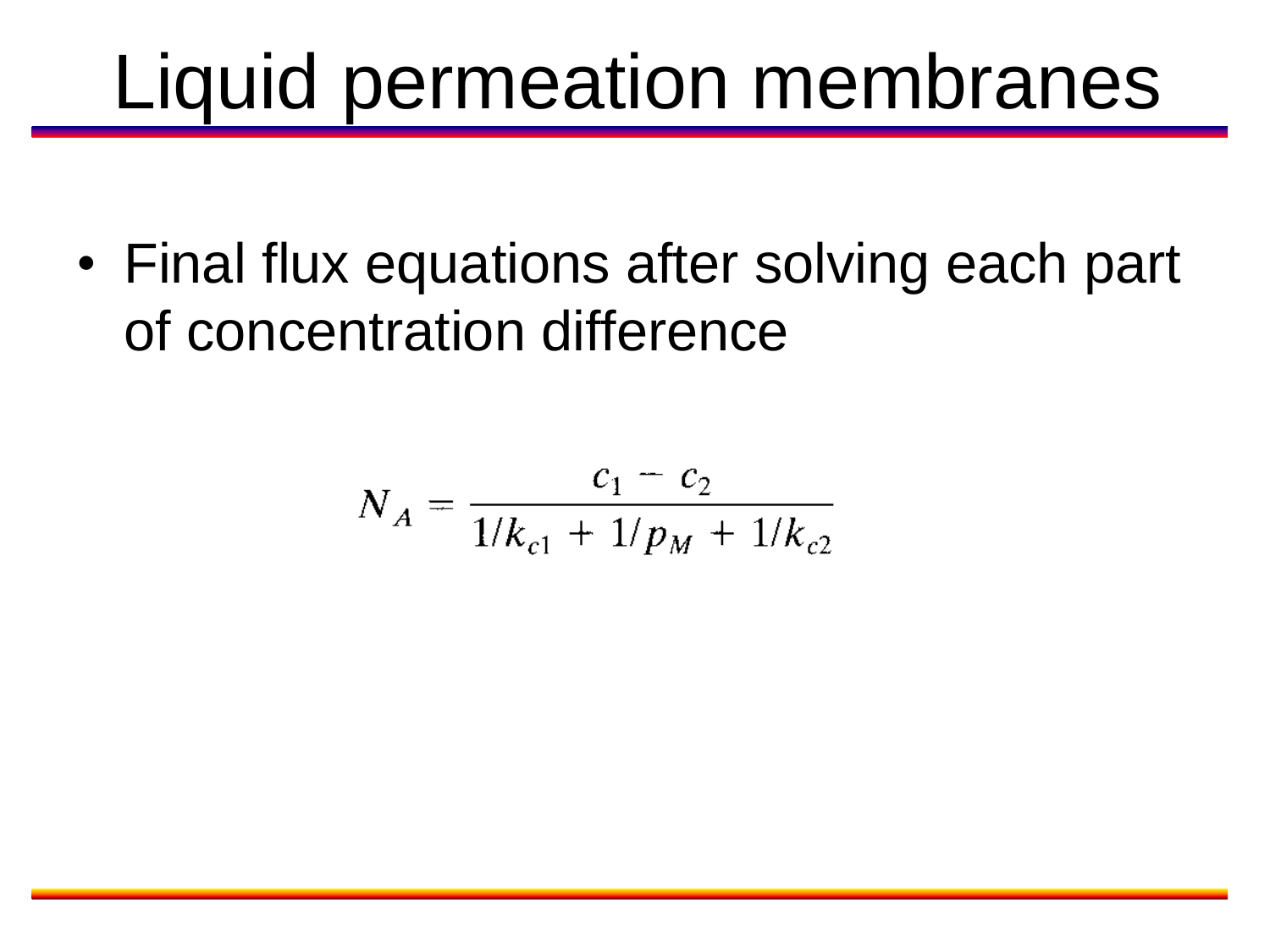# Example of membrane diffusion

- Company ABC has been decided to use a membrane to recover  $H_2$ SO<sub>4</sub> from nickel and sulphate in dilute solution with concentration 2.0 x 10<sup>-2</sup> kg mol  $\rm H_2SO_4$  /m $^3$  to a solution with concentration 0.3 x 10<sup>-2</sup>. The thickness of the membranes is  $1.59 \times 10^{-5}$  m, the distribution coefficient K' is 0.75 and the diffusivity is  $3.5 \times 10^{-11}$  m<sup>2</sup>/s in the membrane. The mass transfer coefficient in the dilute solution is  $k_{c1} = 3.5 \times 10^{-5}$  and  $k_{c2} = 2.1 \times 10^{-5}$ .
- 1. Determine the  $P_M$
- 2. Calculate the total resistances
- 3. Calculate the flux at steady state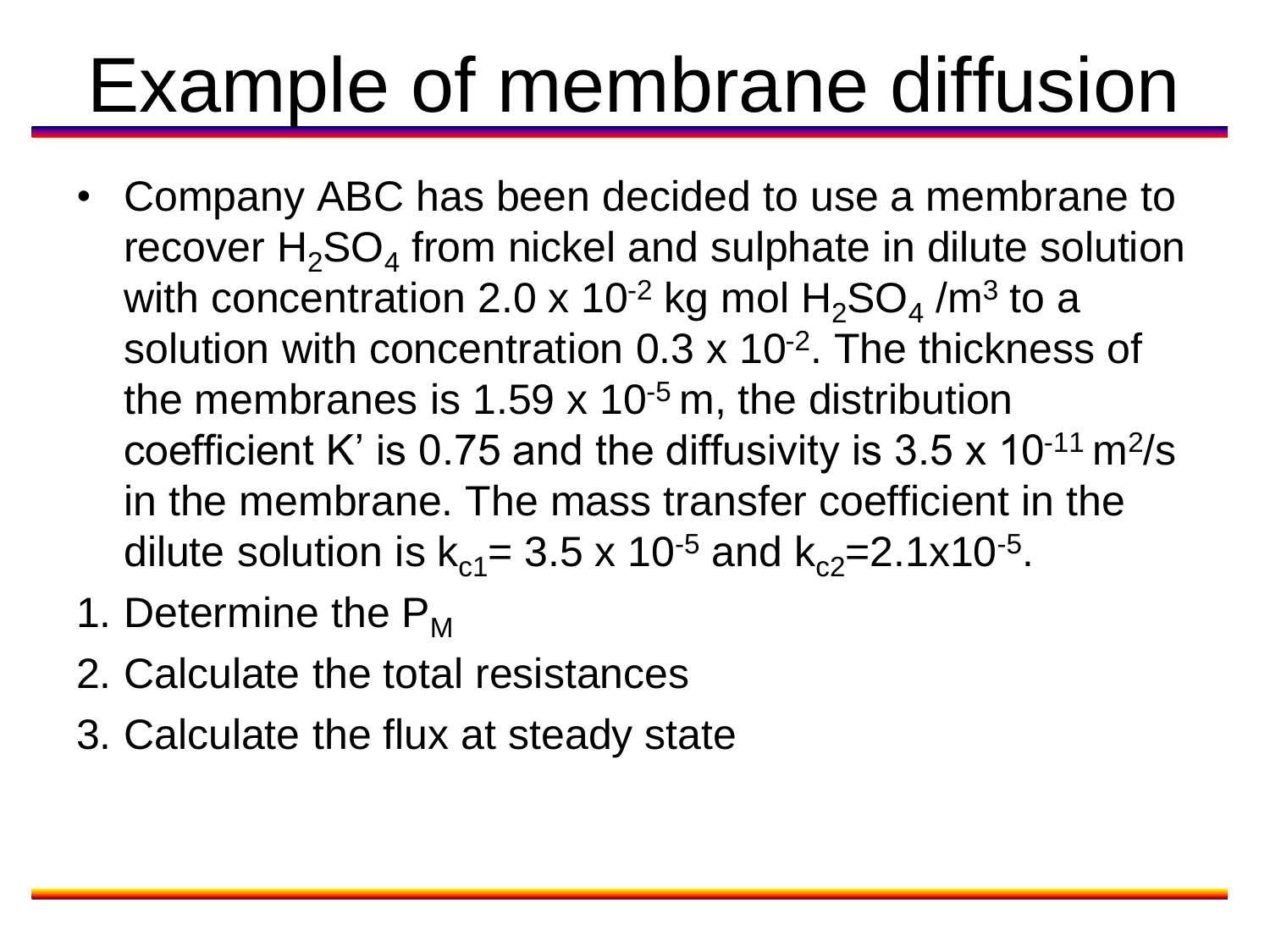# Dialysis membranes

- As known as Visking tubing
- A semipermeable membrane to separate a small molecular based on differential diffusion (high concentration to low concentration)
- Application of dialysis Blood treatment
	- $\checkmark$  Desalting
	- $\checkmark$  Purification of virus
	- $\checkmark$  Alcohol reduction in the beer..etc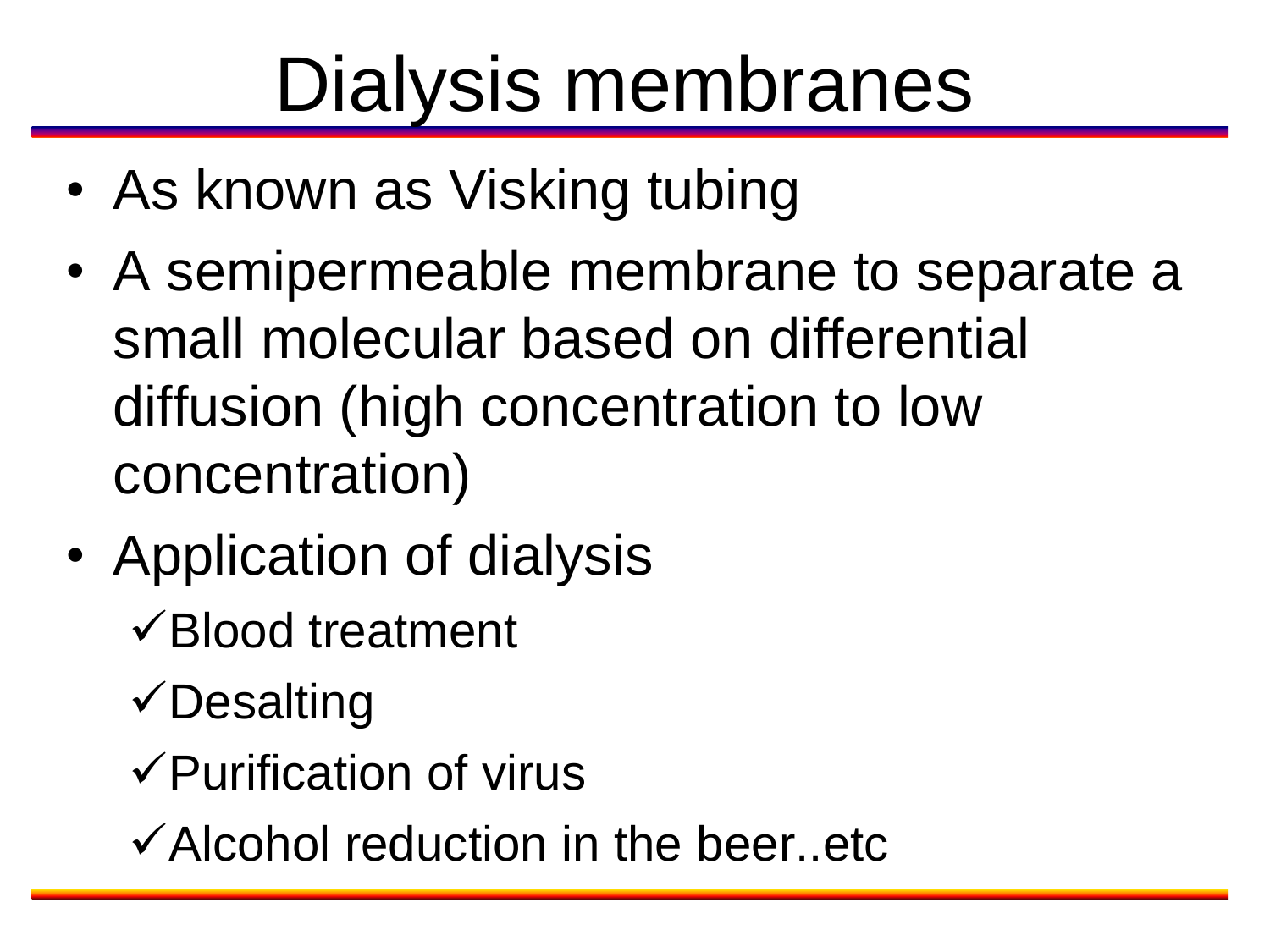# **Hemodialysis**

- Treatment for kidney failure for removes waste from the blood
- Typical membranes used is cellophane with 0.025mm thick.
- Hollow fiber type is used